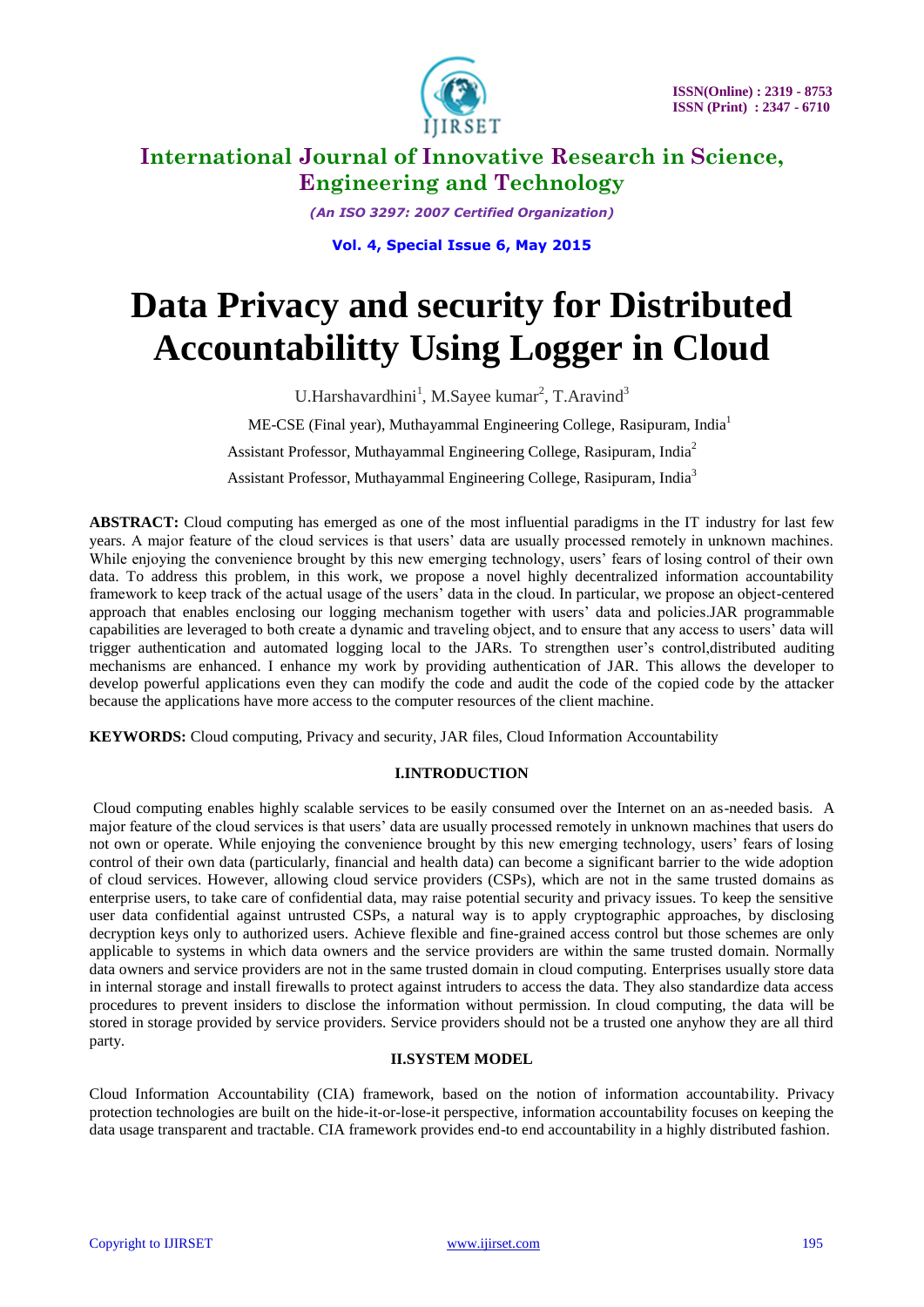

*(An ISO 3297: 2007 Certified Organization)*

## **Vol. 4, Special Issue 6, May 2015**



#### **Fig 1 CLOUD INFORMATION ACCOUNTABILITY FRAMEWORK**

One of the main innovative features of the CIA framework lies in its ability of maintaining lightweight and powerful accountability that combines aspects of access control, usage control and authentication. By means of the CIA, data owners can track not only whether or not the service-level agreements are being honored, but also enforce access and usage control rules as needed. Verifying the authenticity of data has emerged as a critical issue in storing data on untrusted servers.

CIA prevents storage servers from misrepresenting or modifying data by providing authenticity checks when accessing data. However, archival storage requires guarantees about the authenticity of data on storage, namely that storage servers possess data. It is insufficient to detect that data have been modified or deleted when accessing the data, because it may be too late to recover lost or damaged data. Archival storage servers retain tremendous amounts of data, little of which are accessed.

They also hold data for long periods of time during which there may be exposure to data loss from ad- ministration errors as the physical implementation of storage evolves, e.g., backup and restore, data migration to new systems, and changing memberships in peer-to-peer systems. Archival network storage presents unique performance demands. Reading an entire archive, even periodically, greatly limits the scalability of network stores. (The growth in storage capacity has far outstripped the growth in storage access times and bandwidth). they can achieve cost savings and productivity enhancement by using cloud-based services to manage projects, to make collaborations Furthermore, I/O incurred to establish data possession interferes with on-demand band- width to store and retrieve data. Normally data owners and service providers are not in the same trusted domain in cloud computing. Enterprises usually store data in internal storage and install firewalls to protect against intruders to access the data.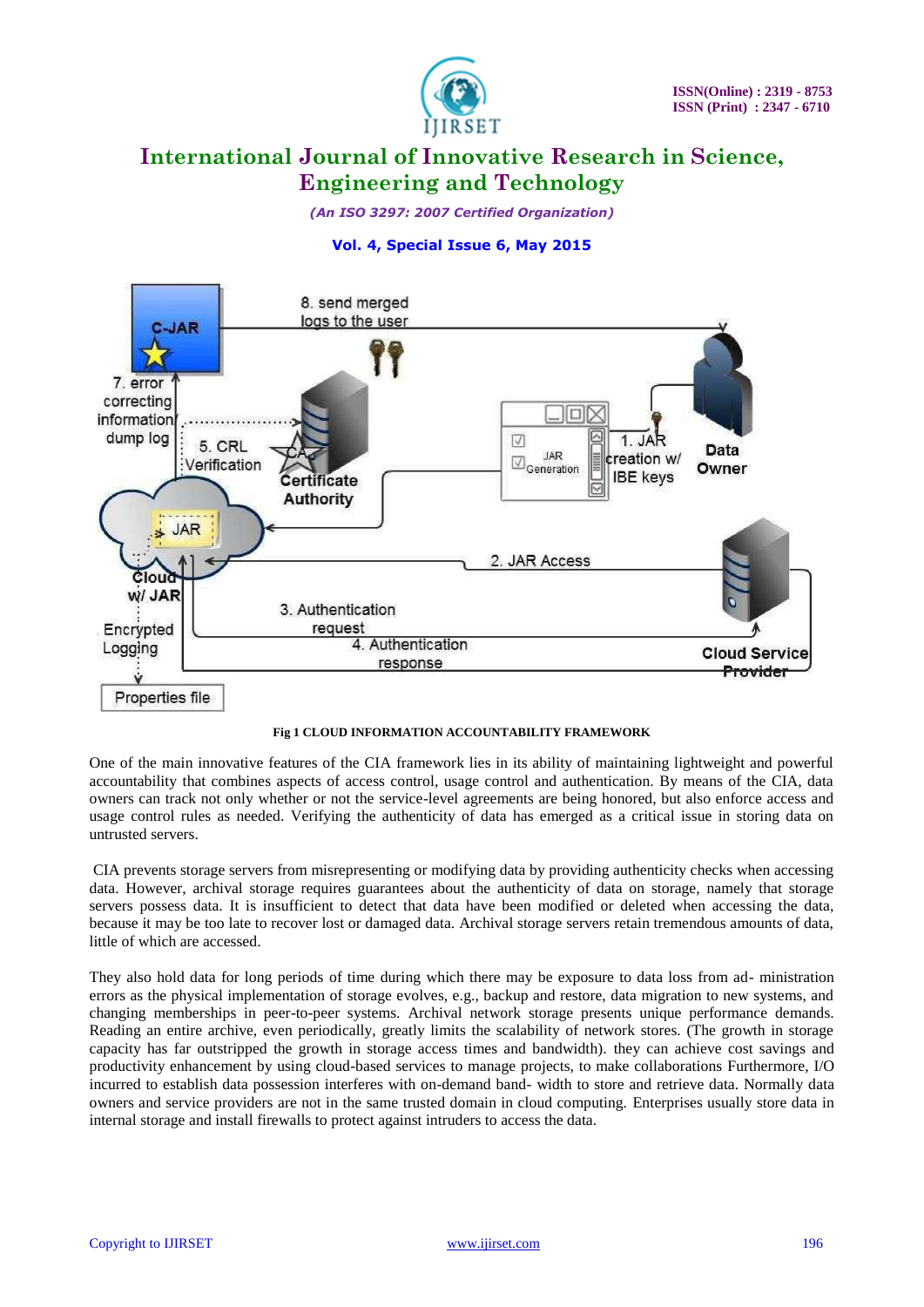

*(An ISO 3297: 2007 Certified Organization)*

#### **Vol. 4, Special Issue 6, May 2015**

#### **III.DEVELOPING A CLOUD ENVIRONMENT**

Initially the basic network model for the cloud data storage is developed in this module. Four different network entities can be identified as follows: Client(Data Owner): an entity, which has large data files to be stored in the cloud and relies on the cloud for data maintenance and computation, can be either individual consumers or organizations; Cloud Storage Server (CSS): an entity, which is managed by Cloud Service Provider (CSP), has significant storage space and computation resource to maintain the clients' data; Certificate Authority: an entity, which has expertise and capabilities that clients do not have, is trusted to assess and expose risk of cloud storage services on behalf of the clients upon request.

The log harmonizer forms the central component which allows the user access to the log files. The logger is strongly coupled with user's data (either single or multiple data items). Its main tasks include automatically logging access to data items that it contains, encrypting the log record using the public key of the content owner, and periodically sending them to the log harmonizer. It may also be configured to ensure that access and usage control policies associated with the data are honored. The logger is also responsible for generating the error correction information for each log record and sends the same to the log harmonizer. The error correction information combined with the encryption and authentication mechanism provides a robust and reliable recovery mechanism, therefore meeting the third requirement. The log harmonizer is responsible for auditing. Being the trusted component, the log harmonizer generates the master key. It holds on to the decryption key for the IBE key pair, as it is responsible for decrypting the logs. The log harmonizer is also responsible for handling log file corruption. In addition, the log harmonizer can itself carry out logging in addition to auditing. Separating the logging and auditing functions improves the performance.

#### **IV.PROPOSING A CLOUD INFORMATION ACCOUNTABILITY (CIA) FRAMEWORK**

The Cloud Information Accountability framework proposed in this work conducts automated logging and distributed auditing of relevant access performed by any entity, carried out at any point of time at any cloud service provider. It has two major components: logger and log harmonizer. The logger is the component which is strongly coupled with the user's data, so that it is downloaded when the data are accessed, and is copied whenever the data are copied. It handles a particular instance or copy of the user's data and is responsible for logging access to that instance or copy.

#### **V.DATA ACCESS IN CLOUD INFORMATION ACCOUNTABILITY**

The development of JAR file includes a set of simple access control rules specifying whether and how the cloud servers and possibly other data owners are authorized to access the content itself. Then, he sends the JAR file to the cloud service provider that he subscribes to. To authenticate the CSP to the JAR, we use CA wherein a trusted certificate authority certifies the CSP. In the event that the access is requested by a user, we employ authentication, wherein a trusted identity provider issues certificates verifying the user's identity based on his username.

Once the authentication succeeds, the user will be allowed to access the data enclosed in the JAR. Depending on the configuration settings defined at the time of creation, the JAR will provide usage control associated with logging, or will provide only logging functionality. As for the logging, each time there is an access to the data.

The JAR will automatically generate a log record, encrypt it using the public key distributed by the data owner, and store it along with the data the encryption of the log file prevents unauthorized changes to the file by attackers.

### **VI.DEVELOP AUTOMATED LOGGING MECHANISM**

In the automated logging mechanism, the main responsibility of the JAR is to handle authentication of entities which want to access the data stored in the JAR file. In our context, the data owners may not know the exact CSPs that are going to handle the data. Hence, authentication is specified according to the servers' functionality. Each JAR contains the encrypted data, class files to facilitate retrieval of log files and display enclosed data in a suitable format, and a log file for each encrypted item.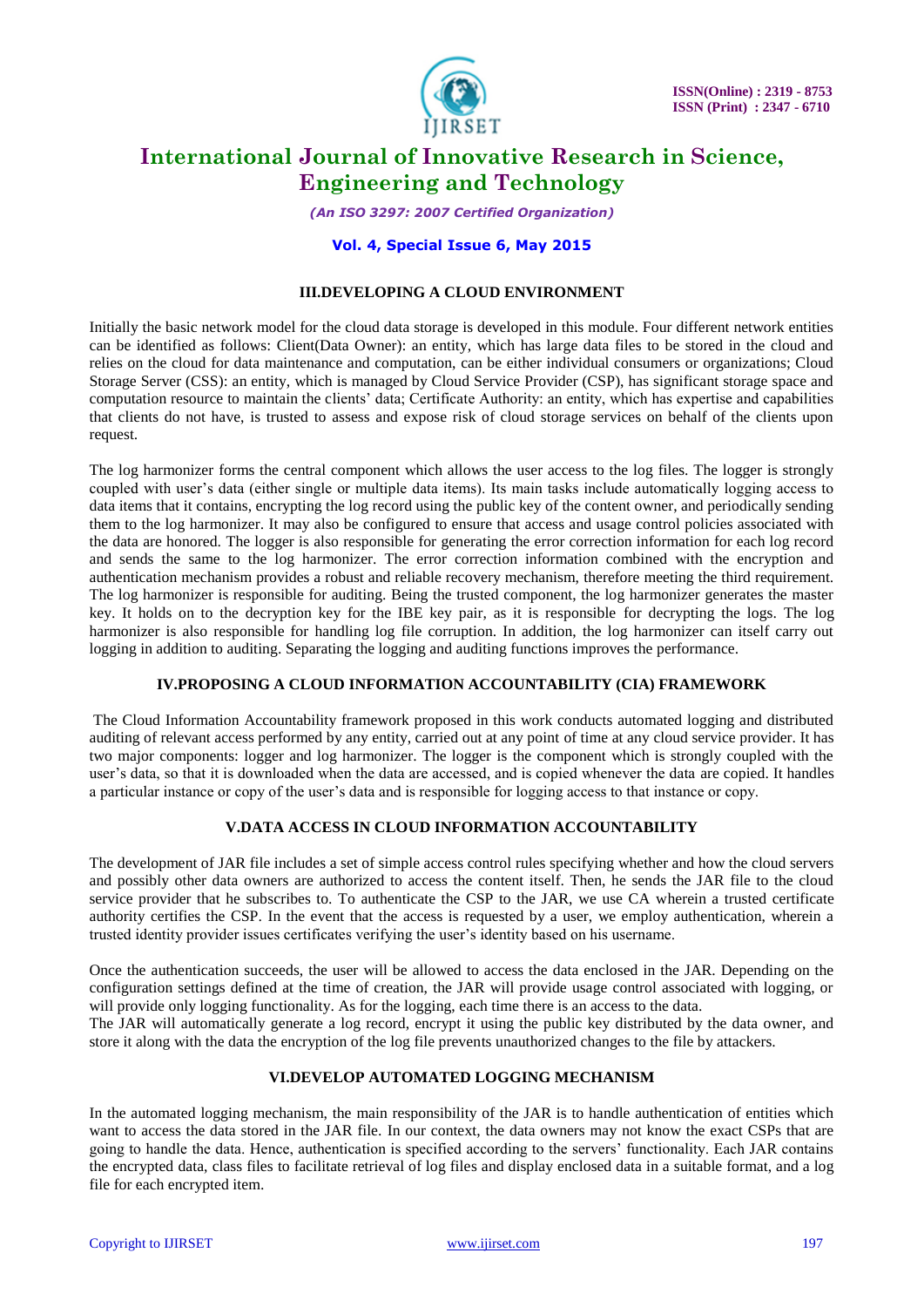

*(An ISO 3297: 2007 Certified Organization)*

#### **Vol. 4, Special Issue 6, May 2015**

If the access request is granted, the JAR will additionally record the access information along with the duration for which the access is allowed. In the current system, we support four types of actions, i.e., Act has one of the following four values: view, download, timed-access, and Location-based access. For each action, we propose a specific method to correctly record or enforce it depending on the type of the logging module. And finally we design the end to end mechanism for auditing using push or pull mode configure for log files send to the data owner.

### **VII.PERFORMANCE EVALUATION**

The performance can be examined by the time taken to create a log file and then measure the overhead in the system. With respect to time, the overhead can occur at three points: during the authentication, during encryption of a log record, and during the merging of the logs.

Also, with respect to storage overhead, we notice that our architecture is very lightweight, in that the only data to be stored are given by the actual files and the associated logs. We can evaluate our performance by the following parameters they are Log Creation Time, Time Taken to Perform Logging, and Log Merging Time Size of the Data JAR Files. If the access request is granted, the JAR will additionally record the access information along with the duration for which the access is allowed. Each inner JAR contains the encrypted data, class files to facilitate retrieval of log files and display enclosed data in a suitable format, and a log file for each encrypted item.

#### **VIII.CONCLUSION AND FUTURE ENHANCEMENT**

An object-centered approach that enables enclosing the logging mechanism together with users' data and policies, automatically logging any access to the data in the cloud together with an auditing mechanism and it allows the data owner to not only audit his content but also enforce strong back-end protection if needed. The data owner to audit even those copies of its data that were made without his knowledge and user's control also provide distributed auditing mechanisms the efficiency and effectiveness of the proposed approaches. We can evaluate our performance by the following parameters they are Log Creation Time, Time Taken to Perform Logging, Log Merging Time Size of the Data JAR Files.



 In the future, the approach can be refined to verify the integrity of the JRE and the authentication of JARs. . This research is aimed at providing software tamper resistance to Java applications. CIA can support a variety of security policies, like indexing policies for text files, usage control for executables, and generic accountability and provenance controls.